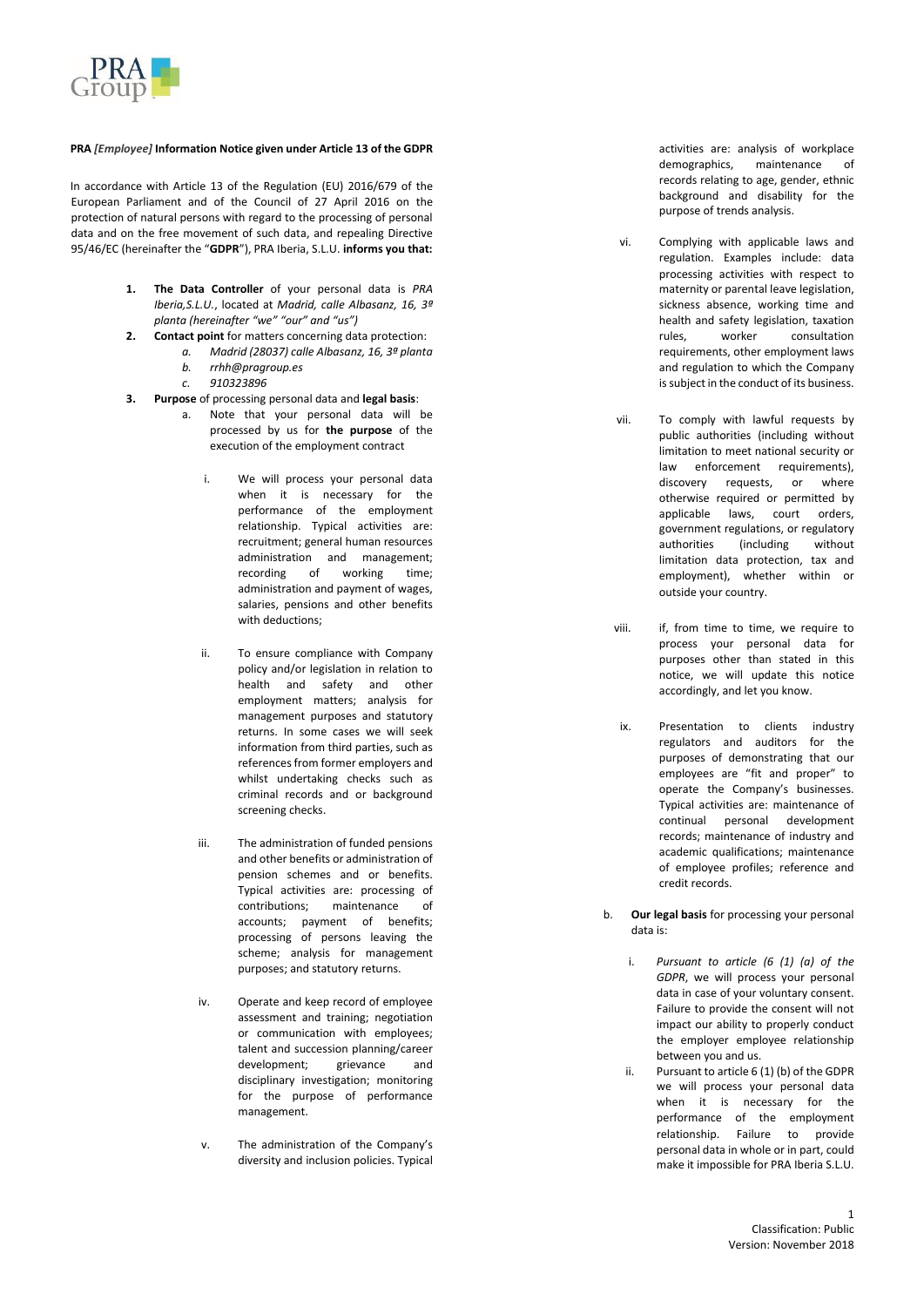

to fulfil some or all of its obligations regarding the employment relationship, including those related to payroll, social security contribution, tax and insurance.

- iii. Pursuant to article 6 (1) (c) of the GDPR, we will process your personal data when it is necessary for the purposes of complying with legal obligations to which PRA Iberia, S.L.U. is subject. You are obliged to provide this information. Failure to provide this information may result in the Company failing to adhere to your statutory payment rights.
- iv. Pursuant to article 6(1) (f) of the GDPR, we will process your personal data to the extent that processing is necessary for the purposes of the legitimate interests pursued by the data controller and that it is not overriding the interests or fundamental rights and freedoms of the data subjects.
- **4. Special categories** of personal data:
	- a. **Our legal basis** for processing special categories of personal data is:
		- i. Pursuant to PRA Iberia, S.L.U. personal data processed by the Company may include special categories of personal data (**"Special Categories"**) as defined under applicable law. Special Categories will only be processed where and in the matter permitted by applicable law.
		- ii. Article 9(2,a) of the GDPR in case of your explicit consent
	- **b. We will process the following information relating to special categories of personal data and data source** 
		- i. Religious, ideological, related views or activities, sexual orientation or racial ethnic origin, health related issues.
		- ii. Biometrical data for access to PRA Iberia, S.L.U. premises and presence control.
	- **c.** The abovementioned data **has been received from employee.**
- **5. Data recipients**
	- a. For the abovementioned purpose(s) we can transfer your data to the following recipients: (i) to any of our related affiliates within the PRA Group of companies; (ii) payroll providers (iii) to any agencies or other third parties that provide us with services, including companies used to send communications to you (iv) tax authorities (v) fraud prevention agencies and law enforcement agencies including where you give us false or inaccurate information or where we suspect or identify fraud; (vi) where we have your consent or as required

or permitted by law, including to comply with a subpoena or similar legal process or government request, or when we believe in good faith that disclosure is legally required or we have a legitimate interest in making a disclosure, such as where necessary to protect our rights and property.

- b. Your personal data may be **transferred to a recipient in a third country**<sup>1</sup> **for the performance of the contracts.** We may transfer your personal data on the basis of a decision of the European Commission stating the appropriate level of protection, standard data protection clauses or, where applicable, on the basis of the Privacy Shield program between the EU and the United States. You have the right to obtain from us confirmation of the conclusion of appropriate contractual arrangements.
- **6. Data Storage**

Your personal data is stored for only so long as it is required for purposes for which it was collected. This will usually be the period for your employment/contract, plus the length of any applicable statutory limitation period and or reasonable period following you leaving the company. Some data, such as pension information, may need to be kept for longer. We may keep some specific types of data, e.g. tax records, for different periods of time, as required by applicable law. The Company will not keep your data for longer than necessary for the purpose for which it was obtained, except where required by law or due to the other circumstances such as litigation or criminal or governmental investigation.

a) (i) Please see the Company's Record Retention Policy for specific timeframes on the Company's intranet site; see Policy Hub (Europe) – Human Resources.

## **7. Your Rights**

We also would like to inform you that, subject to further legal obligations, you have the following **rights**:

- Access to your personal data Article 15 of the GDPR;
- Rectify your personal data Article 16 of the GDPR:
- → Erasure (right to be forgotten) Article 17 of the GDPR
- Restriction of processing Article 18 of the GDPR
- Right to data portability Article 20 of the GDPR
- → Right to object to processing Article 21 of the GDPR
- $\rightarrow$  Right to not to be subject to a decision based solely on automated processing including profiling – Article 22 of the GDPR

**Right to make a complaint** to a competent supervisory authority:

If you believe that the processing of your personal data is unlawful, you have the right **to make a complaint** to

data in this way), we will take all necessary steps to ensure the safety and security of your personal data in accordance with applicable data protection laws.

<sup>&</sup>lt;sup>1</sup> A third country is a country located outside the European Economic Area ("EEA"), including the United States of America, which may not have data protection laws equivalent to those in the EEA. In such case, (and provided we are not restricted from transferring your personal